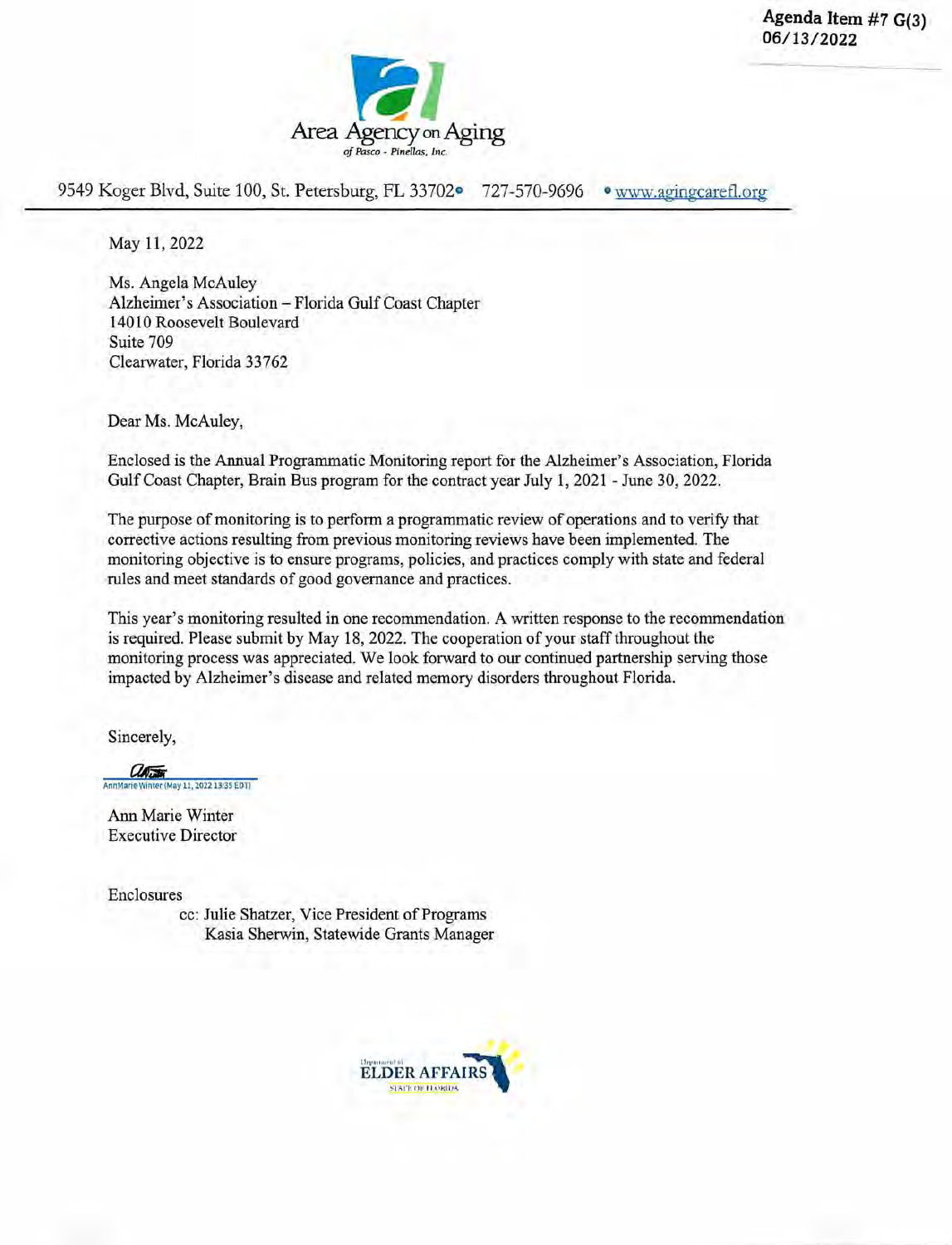

# **Area Agency on Aging of Pasco-Pinellas, Inc. 2021-2022 Brain Bus Monitoring**

| <b>PROVIDER:</b>       | Alzheimer's Disease and Related Disorders Association<br>Inc., d.b.a Florida Gulf Coast Chapter                                                                                                                                                                                                                   |
|------------------------|-------------------------------------------------------------------------------------------------------------------------------------------------------------------------------------------------------------------------------------------------------------------------------------------------------------------|
| DATE(S) OF VISIT:      | May 6, 2022                                                                                                                                                                                                                                                                                                       |
| <b>PARTICIPANT(S):</b> | Julie Shatzer, Alzheimer's Association, Florida Gulf<br>Coast Chapter, Vice President of Programs<br>Kasia Sherwin, Alzheimer's Association, Florida Gulf<br>Coast Chapter, Statewide Grants Manager<br>Kristina Jalazo, AAAPP, Director of Program<br>Accountability<br>Christine Didion, AAAPP, Program Manager |
| <b>MONITOR(S):</b>     | Christine Didion, Program Manager                                                                                                                                                                                                                                                                                 |
| <b>FUNDING PERIOD:</b> | July 1, 2021 - June 30, 2022                                                                                                                                                                                                                                                                                      |
| SITES VISITED:         | Monitoring completed as a desk review                                                                                                                                                                                                                                                                             |

**Page! of** 7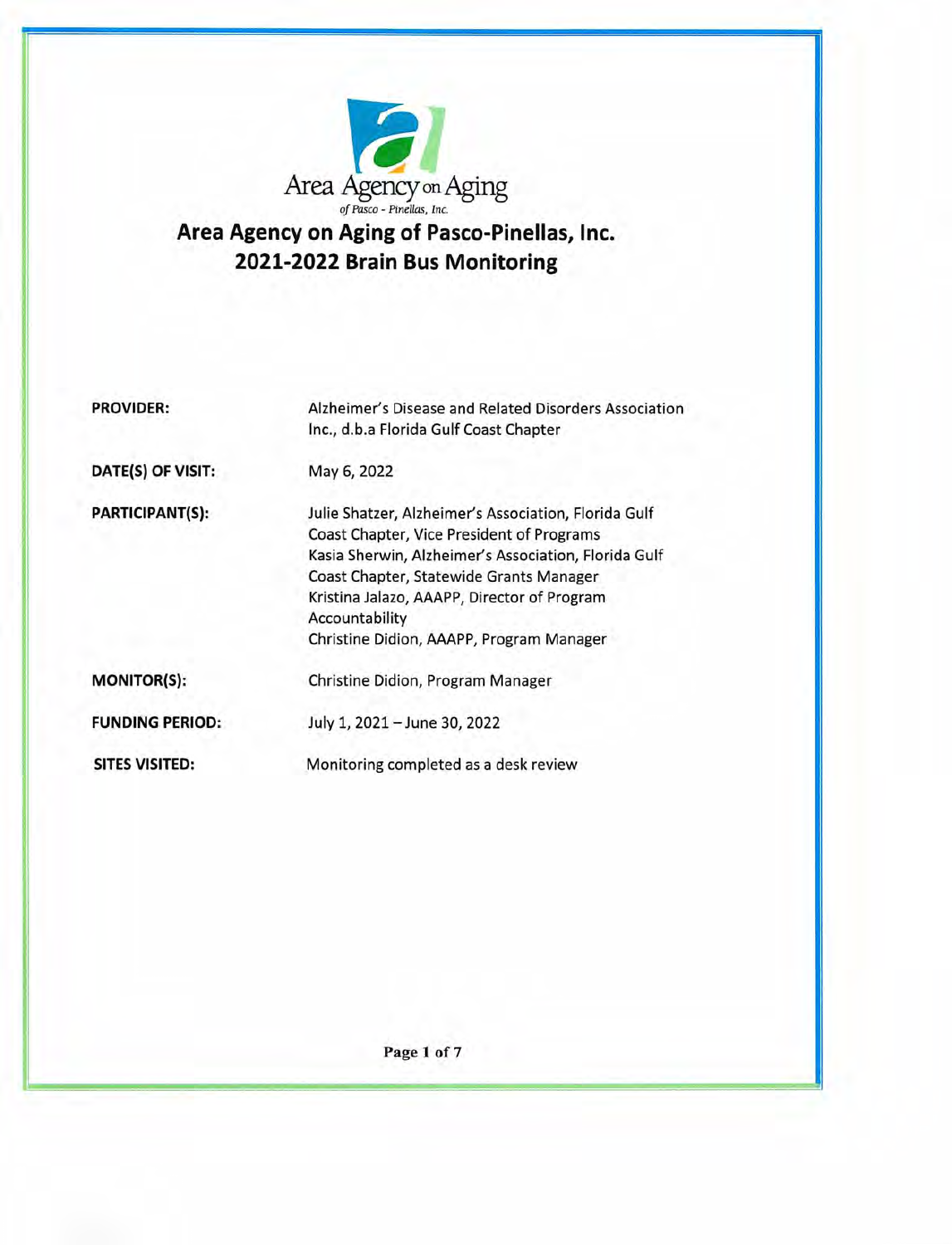## **REPORT SUMMARY**

(This section provides an overview of minor recommendations, significant, findings and positive/noteworthy activities recognized during the monitoring period. Details are outlined in the Contract Compliance and Service Delivery section of the report).

## **I. Recommendations for Improvement**

(Recommendations require a written response from the provider)

• When submitting monthly reports, if corrections to previously reported information exists, please provide documentation on where corrections are made and justification for change in information.

# **II. Findings/Corrective Action**

(Findings result in a formal corrective action plan)

None.

**Page** 2 **of** 7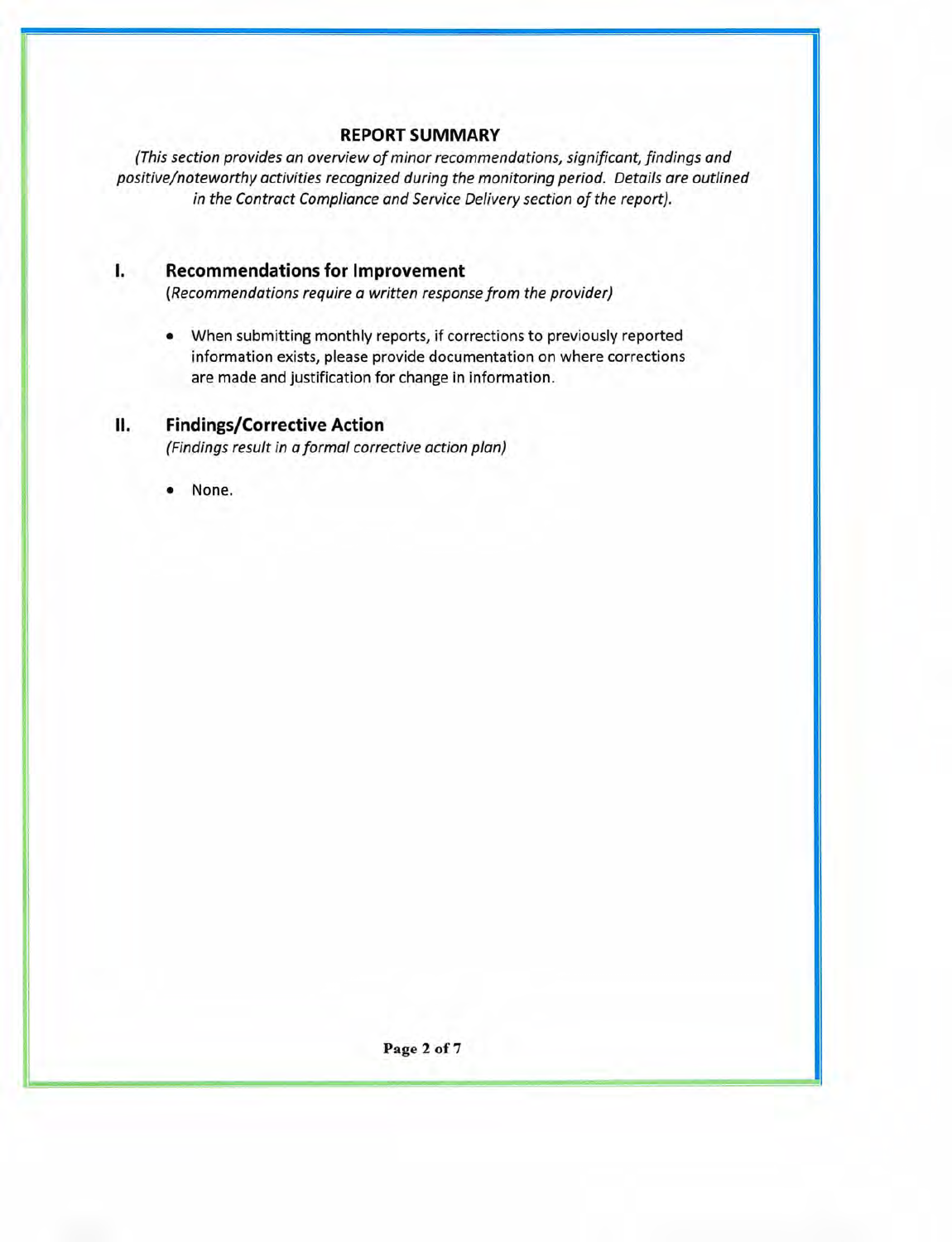#### **CONTRACT COMPLIANCE AND SERVICE DELIVERY**

Each standard will note at least one of the following:

- **Achieved**
- Partially Achieved
- **Not Achieved**
- Not Applicable
- Follow-Up Required

#### **Standard #1 — Previous Programmatic Monitoring**

All issues from the previous programmatic monitoring have been resolved within an established and reasonable timeframe.

#### **Response:** Achieved.

There are no outstanding items from monitoring completed for the 2020-2021 contract year. No findings were documented, and no corrective action was necessary.

#### **Standard #2— Proposed Stops**

- A) Provider submits a list of proposed stops to the Area Agency on Aging of Pasco-Pinellas.
- B) Provider notifies the appropriate Area Agencies on Aging in which each county falls at least fifteen (15) days in advance regarding dates, times, and locations of the proposed stops in each county.

#### **Response:** Partially achieved.

- A. Due to COVlD-19, Provider has completed a mixture of virtual and in-person stops this contract year. Provider indicates they have resumed in-person stops April 1, 2022, following CDC, state, and local COVID-19 safety guidance. Provider is reminded that proposed stops must be submitted to the Area Agency on Aging of Pasco-Pinellas (AAAPP). Provider will begin sending a list of the next month's proposed stops to AAAPP with submission of monthly report. Provider maintains an updated listing of proposed stops on the Alzheimer's Association website.
- B. Provider indicates they notified the appropriate Area Agency on Aging of stops in designated counties in advance by sending calendar invites to the appropriate staff person. Provider will resume alerting the correct Area Agency on Aging of the dates, time, and location of the proposed stop now that in-person stops are resuming. Provider included context that relationships with the Area Agencies on Aging throughout the state have become stronger through the AlzStars program of which all eleven Area Agencies on Aging are participating. Provider recognizes the usefulness of partnering with the Area Agencies on Aging, especially those that serve rural counties, to advertise for Brain Bus programming, both in-person and virtually.

Page 3 of 7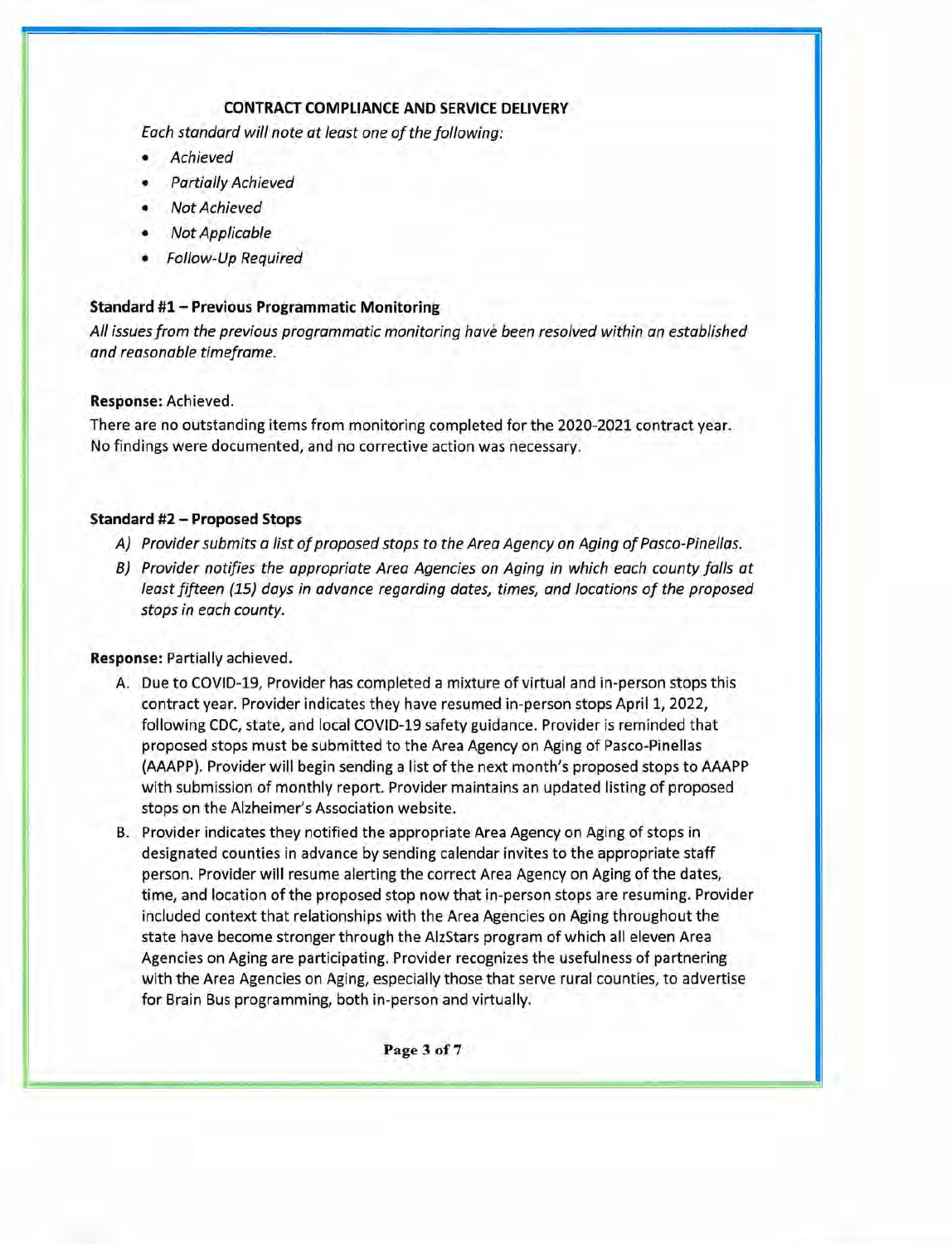#### Standard **#3— Performance Measures**

- A. Provider ensures materials concerning health concerns for people at higher risk for developing Alzheimer's disease are made available.
- B. Provider demonstrates progress toward proposed goals including number of stops per county, units of memory education, care coordination, and information services, and number of clients served.
	- i. For the months of **September 2021 and December 2021,** provider has participant listings and advertisements for Brain Bus informational and educational sessions held virtually and in-person that correspond with submitted monthly Program Outcomes Report.
	- ii. Provider demonstrates targeted served clients are from underserved, isolated, and rural communities.

#### **Response:** Achieved.

- A. Provider utilizes educational material, for both in-person and virtual Brain Bus events, which correspond to addressing health concerns for people living with Alzheimer's disease or a related dementia (ADRD) and risks of developing ADRD in the future. Submitted educational material made available to participates at in-person Brain Bus events included early detection and warning signs of ADRD, healthy living information to reduce the risk of ADRD, and a variety of handouts with information on supportive programs offered by the Alzheimer's Association, Memory Disorder Clinics, and the Area Agencies on Aging through the Elder Helpline. All handouts are available in both English and Spanish. Monitored virtual stops provide a variety of information related to risk factors of ADRD, warning signs of ADRD, the benefits of early detection, steps to receiving an accurate diagnosis, current research trends related to memory disorders, and best practices for caring for someone with the disease. Virtual Brain Bus events provided this contract year, to date, include 10 Warning Signs of Alzheimer's, Healthy Living for your Brain and Body: Tips from the Latest Research, Understanding Alzheimer's and Dementia, COVID-19 and Caregiving, and New Advances in Alzheimer's Treatment.
- B. Provider submits monthly Outcome Reports to AAAPP to demonstrate progress toward identified goal of providing information and education to two thousand (2,000) individuals at three hundred (300) Brain Bus in-person and virtual stops. In the 2020- 2021 contract year, provider completed 341 units of Memory Education reaching 8,387 individuals, far surpassing 2020-2021 contract year goals. Most recent Outcome Report, covering July 2021-March 2022, demonstrates provider has completed 272 units of Memory Education, Care Consultation, and Information Services reaching 5,756 individuals this contract year. Provider anticipates meeting this goal by the end of the contract year. Provider discussed plan to attempt to complete tours throughout Florida to target all rural counties during the last quarter of this contract year.
	- i. Provider submitted participant listing and sign-in sheets for both in-person and virtual stops completed in September 2021 and December 2021. Participant

Page 4 of 7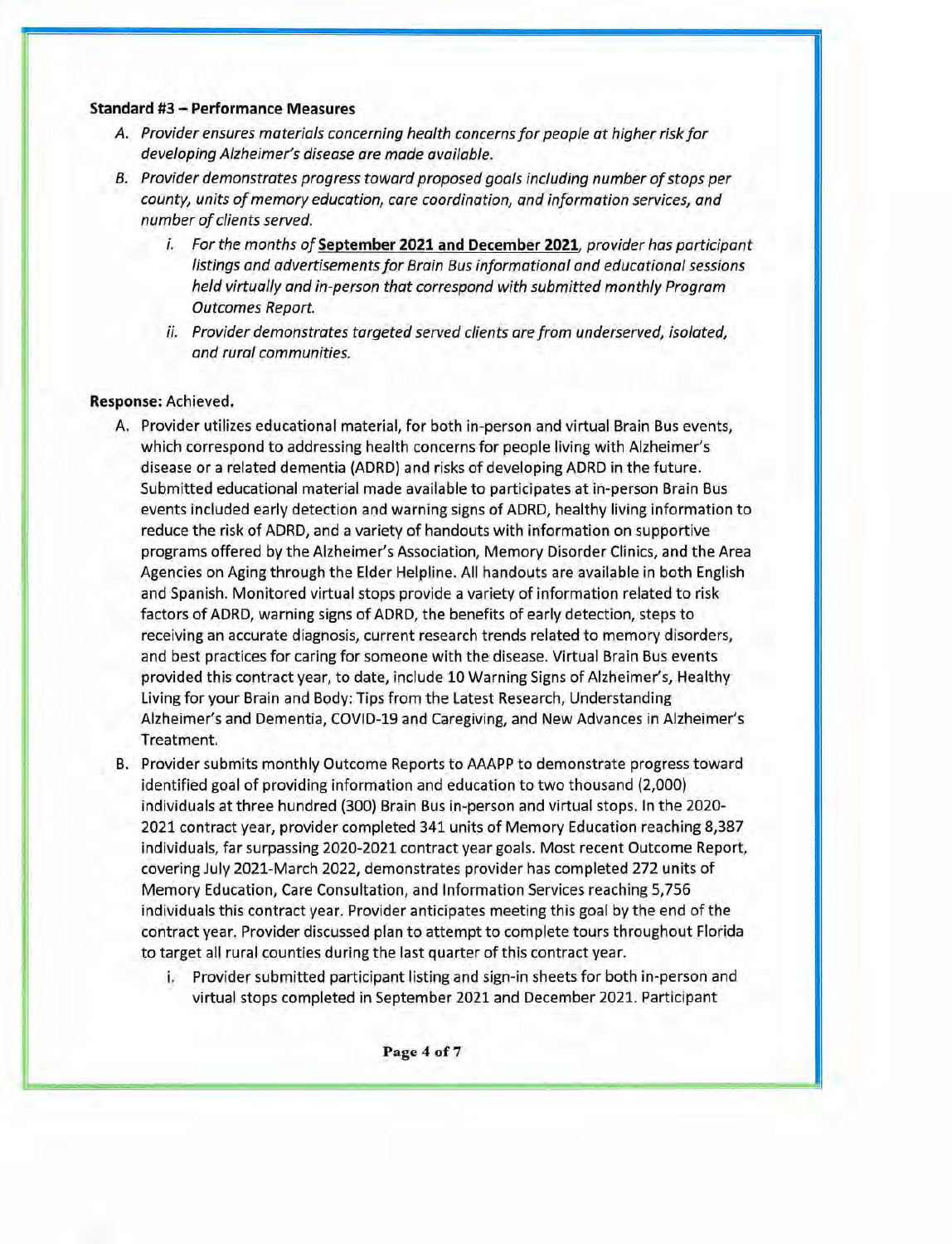listings for twenty (20) units of Memory Education and sign-in sheets for thirtyon (31) units of Information Services were present and matched the reported total of 811 individuals in the month of September. Submitted participant listings and sign-in sheets for December 2021 were present for the reported fifteen (15) units of Information Services and five (5) units of Memory Education. Sign-in sheets totaled 193 individuals served in December 2021. Most recent outcome report indicates 171 individuals were served. Provider confirmed the submitted sign-in sheets detailing 193 individuals was correct. Submitted report in the month of May was updated to reflect this corrected number. No further corrections required.

ii. Based on monitored sign-in sheets and participant listings, Provider gathers demographic information from participants including their zip code, gender, and ethnicity to ensure that members from isolated, minority, and rural communities are served. Further, provider submitted information that groups presented to this contract year include LGBTQIA+ groups and Provider participated in an event supporting transgender individuals. Provider makes all educational materials available in both English and Spanish and provides several of their Memory Education sessions in Spanish. Provider recognizes the challenges of targeting rural counties and advertising to community members about Brain Bus stops in these areas. Provider demonstrated that they work with local community groups and organizations to target as many isolated and rural participants as possible. Groups include religious groups and places of worship, alliance organizations, women's groups, and the Area Agencies on Aging serving those communities. Provider aims to complete Brain Bus tours, in this last quarter, where they will complete numerous stops throughout rural counties to reach as many underserved individuals as possible.

#### **Standard #4** — **Programmatic Reporting**

All required programmatic reports are accurate and submitted in a timely manner:

- A. Surplus/Deficit Reports are submitted monthly.
- B. Program Outcomes Report are submitted monthly.
- C. Program Highlights are submitted annually.

#### **Response:** Achieved.

- A. Provider submits a monthly programmatic report, which demonstrates current expenditures and amount of contract left to spend. Provider works closely with the AAAPP on any potential surplus or deficits and submits requests for budget amendments with appropriate justification to support appropriate program spending.
- B. Program Outcomes Reports are submitted timely. Provider has submitted monthly reports with revised information from previously submitted reports. When revisions are identified for previously reported information, it is recommended that provider submits

**Page** *5* **of** 7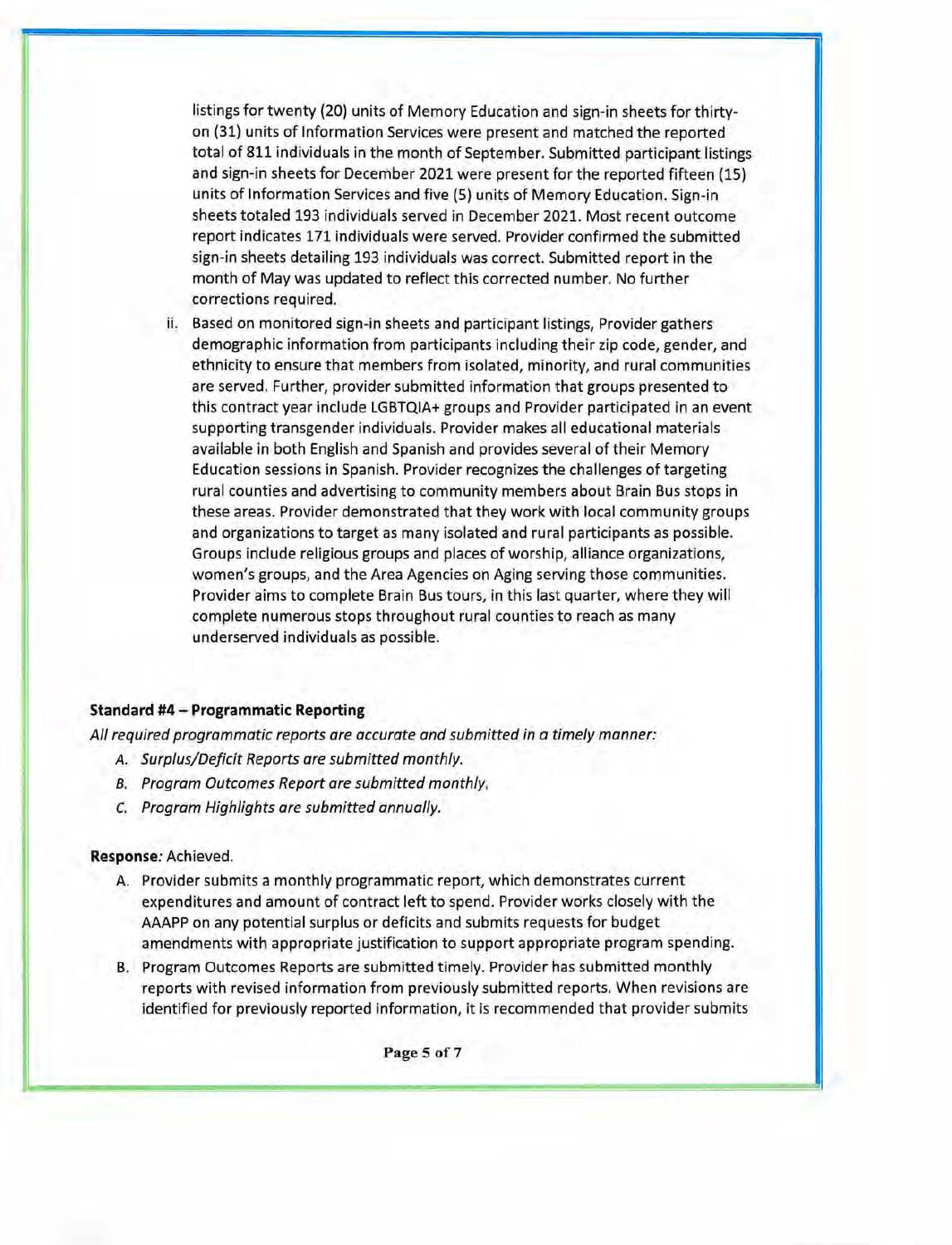documentation on where corrections are made and justification for change in information.

C. Provider submitted three narratives highlighting success stories that occurred in the 2021-2022 contract year, to date. Two of the narratives discussed how Brain Bus events provided much needed education and resources to caregivers who were new to caring for a loved one living with ADRD and finding the process to access support and care stressful. Both attendees were provided with information on resources and guidance on navigating healthcare needs. Additionally, Provider submitted a success story of a Brain Bus stop at a transgender event. Provider highlighted how this event reached individuals in an underserved community and created a partnership with a new nonprofit organization serving transgender individuals.

#### **Standard #5— Grievances, Complaints, and Incidents**

*Consumer satisfaction and effective delivery* of *service has been verified through:* 

- *A. Provider has approved grievance policies, procedures and logs, including documentation*  of *the service provider's response and resolution.*
- *B. Provider has approved complaint policies and procedures.*
- *C. Provider has approved incident policies, procedures, and logs, including documentation*  of *the service provider response and resolution.*
- *D. Provider has approved Conflict* of *Interest policies and procedures.*

#### **Response:** Achieved.

**I**

- A.) Provider submitted grievance procedure and log. No grievances were noted, to date, for the 2021-2022 contract year.
- B.) Provider submitted complaint policies and procedures and log. No complaints were noted, to date, for the 2021-2022 contract year.
- C.) Provider submitted incident policies, procedure, and log. No incidents were noted, to date, for the 2021-2022 contract year.
- D.) Provider submitted Conflict of Interest policies and procedures.

#### **Standard #6** — **Background Screening**

*Provider completes Level II Background Screening as necessary.* 

#### **Response:** Achieved.

Provider is in compliance with Level II background screening. Provider submits yearly Affidavit of Compliance.

**Page 6 of** 7